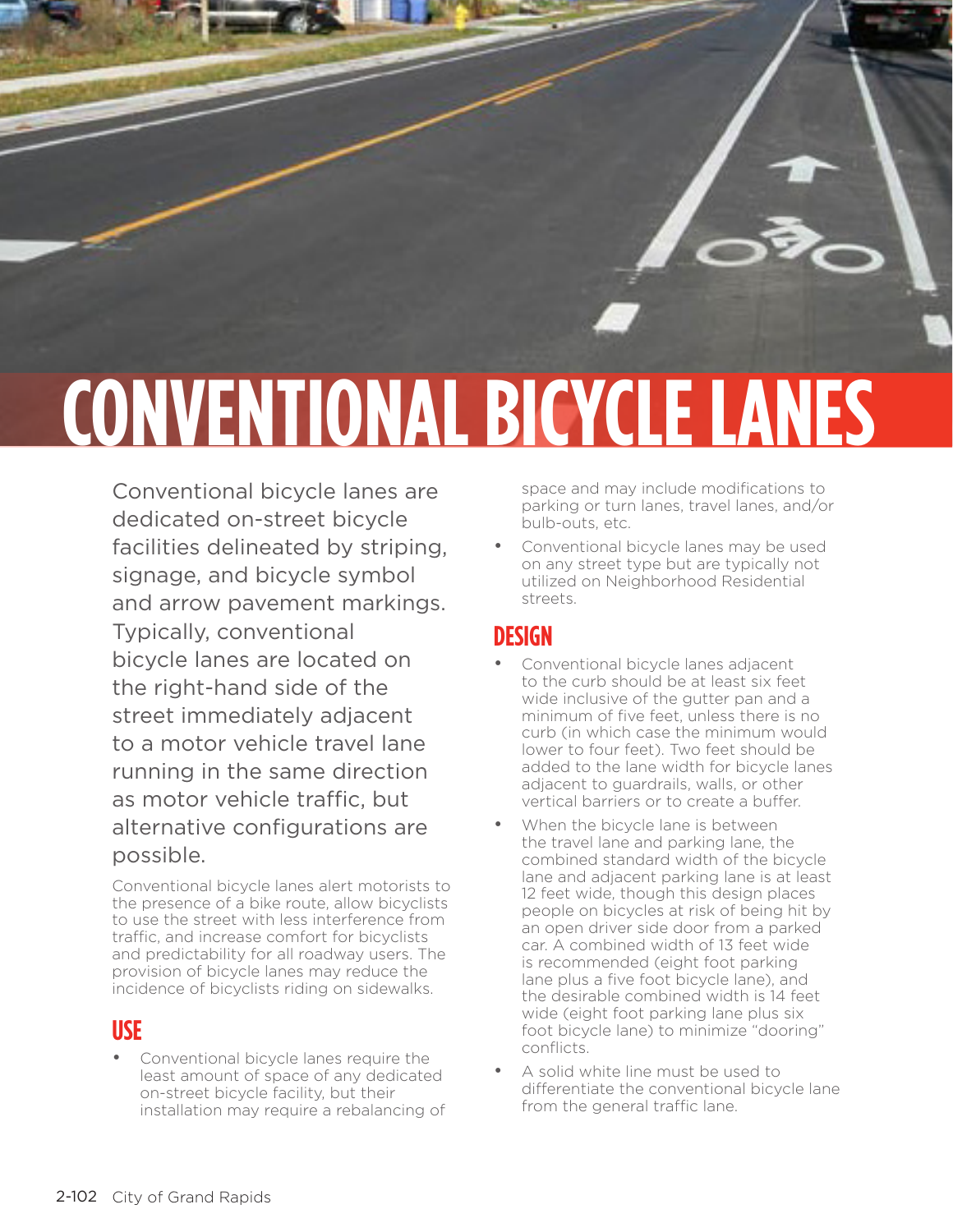- At intersections, bicycle lane markings should be placed outside of the vehicle path to prevent car tires from wearing them down. Avoid placing conventional bicycle lanes to the right of a right-turn lane or the left of a left -turn lane unless a separate bicycle signal is provided. Bicycle lanes require careful design at intersections to minimize conflicts with turning vehicles and to improve legibility, visibility, and predictability for all travelers.
- Use dotted/dashed lines and colored pavement, preferably green, to indicate areas of conventional bicycle lane/ vehicle lane conflict, such as bicycle lane markings continuing through intersections, where right turning lanes cross bicycle lanes, and where transit stops are located
- Maintain visibility and sight triangles at driveways, alleys, or intersections.
- Transition bicycle lanes to the outside of turn lanes at intersections.
- R Bicycle facilities may offer an opportunity for porous concrete or asphalt treatments.

# **SPECIAL CONSIDERATIONS**

- Use a continuous solid line or place "T" marks between the conventional bicycle lane and the parking lane to mark the inside of the bicycle lane and discourage motorists from encroachment.
- Make gutter seams, drainage inlets, and utility covers flush with the ground to prevent conflicts with bike tires. Ensure the proper use of bicycle-safe drainage grates to avoid trapping bicycle tires.
- Green colored pavement or markings can be used to further distinguish bicycle lanes in areas where there is a particular need. Use alternating sections of green colored pavement or markings to highlight areas of bicycle/vehicle conflicts and solid green to emphasize bike-only lanes.
- Avoid locating manholes in bicycle lanes. Ensure any utility or vault covers are flush with the road surface and properly set and maintained.

### **OPERATIONS AND MAINTENANCE**

- Bicycle facilities should be kept free of debris, which has a tendency to collect at the edge of the lanes, representing a hazard to bicyclists.
- If trenching is done in the bicycle lane, repair the entire width of the bicycle lane and install pavement markings so there is not an uneven surface as this can be particularly dangerous for bicyclists.
- Avoid locating manholes in bicycle lanes. Ensure any utility or vault covers are flush with the road surface and properly set and maintained.